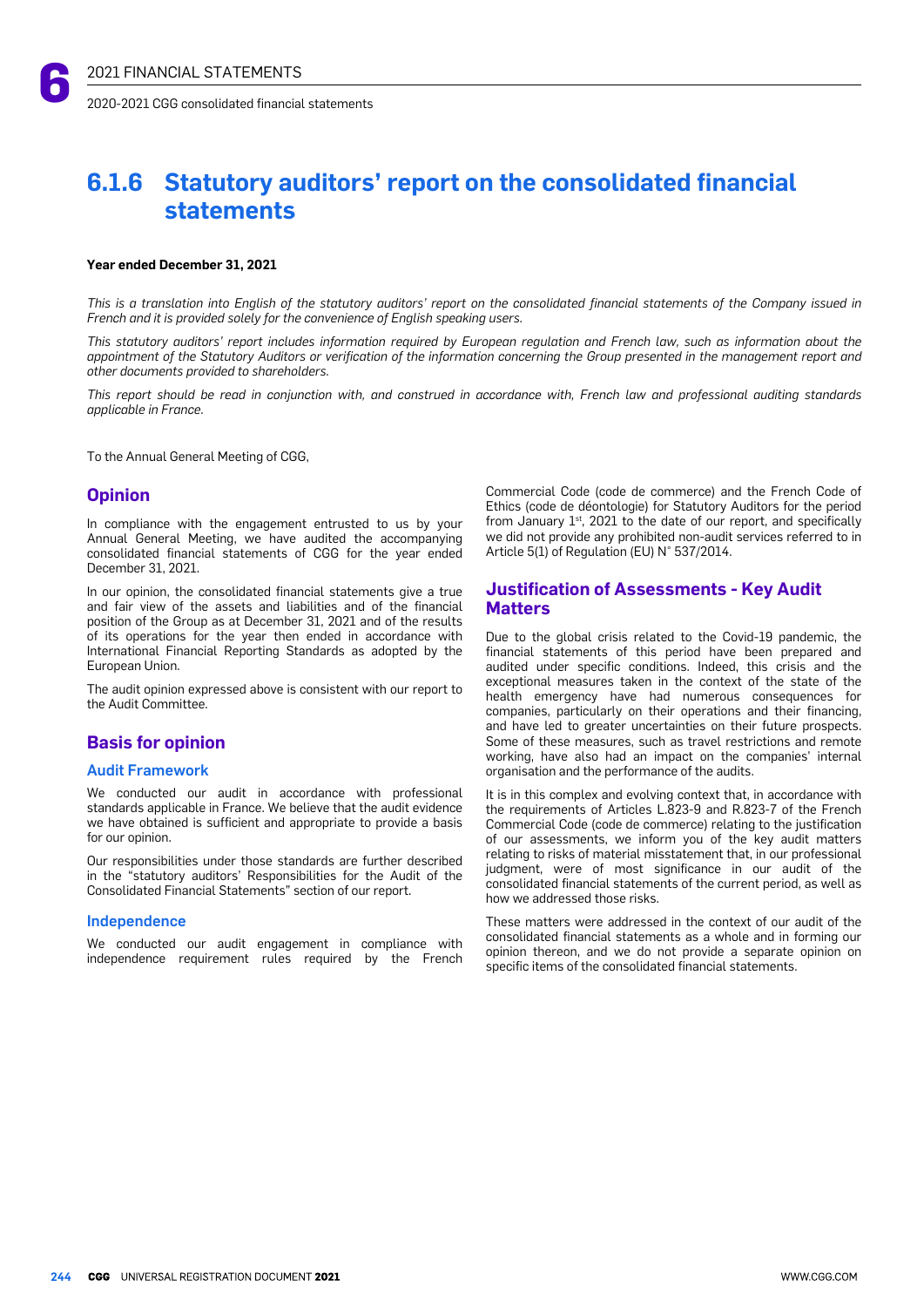# Valuation of goodwill

#### **Key audit matter Our response**

As presented in note 11 to the consolidated financial statements as of December 31, 2021, the goodwill amounts to a net value of US\$ 1,084m breaking down as follows:

- Geoscience : US\$ 724m;
- Multi-clients : US\$ 182m;
- Equipment : US\$ 177m.

Management ensures, at least once a year at the statement of financial position date, that the carrying amount of goodwill is not higher than its recoverable amount and presents no risk of impairment. The principles of the impairment test performed and the used assumptions are described in note 11 to the consolidated financial statements.

The determination of the recoverable amount of goodwill is very largely based on management judgment, in particular with regard to:

- the future cash flows expected from the cash-generating units assessed, including normative cash flows that are used beyond the third year. These normative cash flows include flows from new businesses addressing the fast growing markets of Digital Science, Energy Transition and Monitoring and Observation Solutions;
- the discount rates applied to the future cash flows:
- the long-term growth rate retained for the cash flow projection.

As indicated in note 11 to the consolidated financial statements, impairment losses were recorded in the amount of US\$ 102m during the year ended December 31, 2021 on the Multi-Clients cash-generating unit.

We considered the valuation of goodwill as a key audit matter, due to its importance in the accounts and the necessary management estimates and judgments, particularly in the context of energy transition.

Our procedures thus mainly consisted in:

- obtaining an understanding of the methodology used by management to assess the recoverable amount of goodwill and examining the compliance with the applicable accounting standards;
- assessing the consistency of the estimated future cash flows with the main underlying operating assumptions, from the 2022 budget and the outlook for the period 2023-2024, prepared by management and approved by the Board of Directors;
- obtaining an understanding and examining the assumptions retained for the purpose of estimating normative cash flows, especially with regard to the outlook for the oil and gas market on the one hand, and the Digital Science, Energy Transition and Monitoring and Observation Solutions markets on the other hand;
- performing a retrospective analysis of the cash flow estimates;
- assessing the existence of any external information which could contradict management's assumptions.

We have included valuation specialists in our team for the purpose, in particular, of assessing the discount rates and long-term growth rate retained by management and assess the appropriateness of the discount rates to the level of risk embedded in the cash flows. They independently determined acceptable rate ranges and examined the rates used by management in relation to those ranges.

We have also examined the appropriateness of the information relating to the valuation of goodwill presented in the notes to the consolidated financial statements. In particular, we have assessed the consistency of the sensitivities presented in the consolidated financial statements especially with regard to the choice of variables and the assumptions of variations. We also verified the arithmetical accuracy of these expectations.

**6**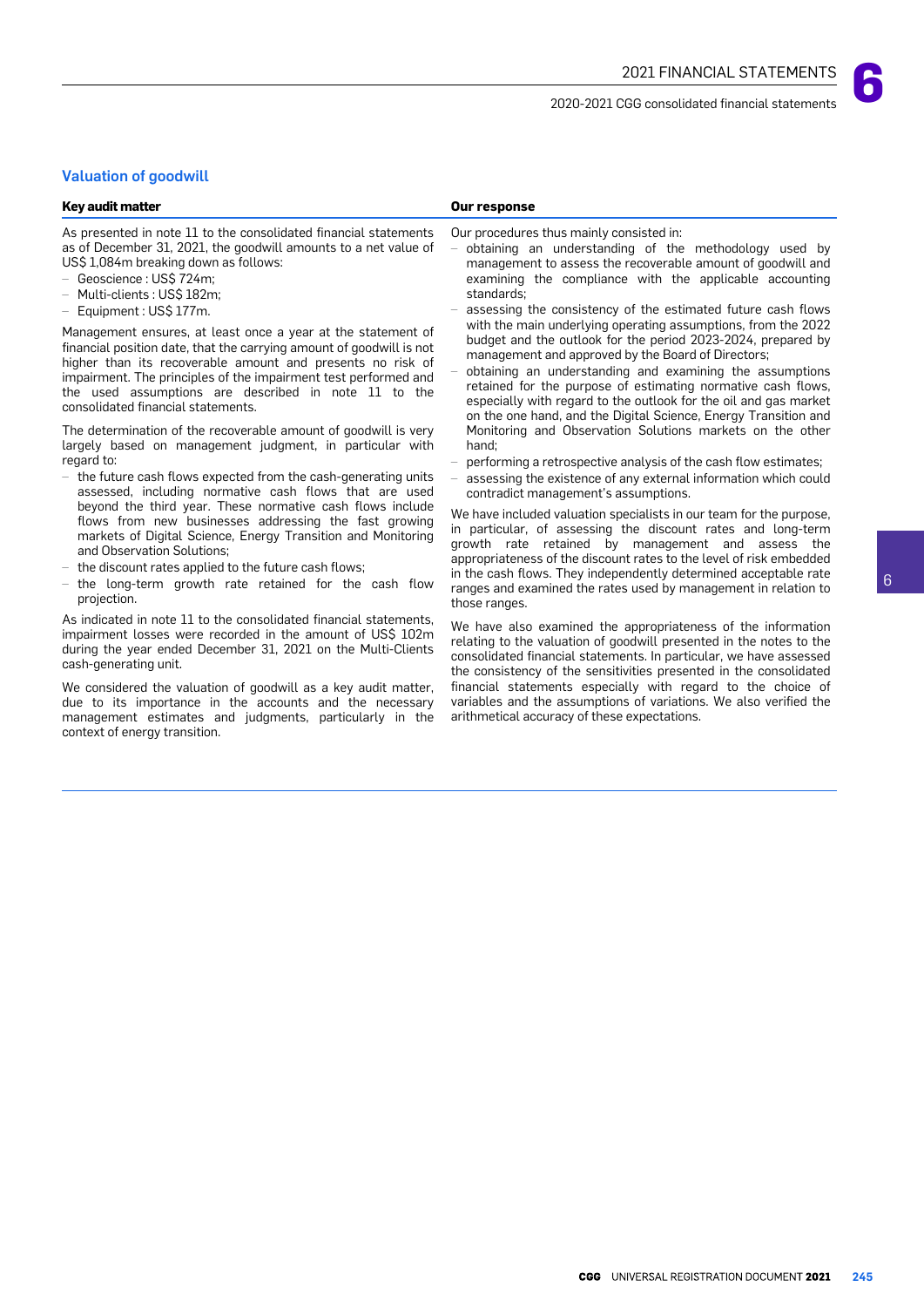

2020-2021 CGG consolidated financial statements

## Valuation of multi-client surveys

#### **Key audit matter Our response**

As presented in note 10 to the consolidated financial statements as of December 31, 2021, the carrying amount of the multi-client surveys totals US\$ 393.1m.

As presented in note 1.7 to the consolidated financial statements, The Group's multi-client surveys regroup seismic surveys for which non-exclusive licenses are granted to customers. All the costs of acquisition, processing and finalization of the surveys are recognized as intangible assets. The multi-client surveys are valued at the aggregate of those costs less accumulated amortization, or at their fair values if the latter is the lower.

Management ensures, at least once a year and more frequently in the event of any indication of impairment, that the carrying amount of multi-client surveys does not exceed their recoverable amounts. The assessment of the recoverable amount of multiclient surveys is very largely based on management judgment, in particular with regard to the forecasting of future sales.

In that respect, and as indicated in note 10, US\$ 21.2m of impairment losses were recognized at the end of 2021.

Given the elements described above, we considered measurement of the multi-client surveys as a key audit matter.

# **Specific verifications**

We have also performed, in accordance with professional standards applicable in France, the specific verifications that are required by laws and regulations of the information relating to the Group given in the management report of the Board of Directors.

We have no matters to report as to their fair presentation and their consistency with the consolidated financial statements.

We attest that the consolidated non-financial statement required by Article L. 225-102-1 of the French Commercial Code (Code de commerce) is included in the information relating to the Group given in the management report, it being specified that, in accordance with article L. 823-10 of this Code, we have verified neither the fair presentation nor the consistency with the consolidated financial statements of the information contained therein. This information should be reported on by an independent third party.

# **Report on Other Legal and Regulatory Requirements**

## Format of presentation of the financial statements included in the annual financial report

We have also verified, in accordance with the professional standard applicable in France relating to the procedures performed by the statutory auditor relating to the annual and consolidated financial statements presented in the European single electronic format, that the presentation of the consolidated financial statements included in the annual financial report mentioned in article L.451- 1-2, I of the French Monetary and Financial Code (code monétaire et financier), prepared under the responsibility of the Chief Executive Officier and the Chief Financial Officier complies with the single electronic format defined in Commission Delegated Regulation (EU) No. 2019/815 of 17 December 2018. Regarding to consolidated financial statements, our work includes verifying that the tagging thereof complies with the format defined in the above mentioned regulation.

We have obtained an understanding of the methodology used by the Group's management to assess the recoverable amount of multi-client surveys and have examined its compliance with the applicable accounting standards.

We have assessed the consistency of future sales forecasts:

- in relation to the forecasts made by management as part of the impairment test for the previous year, by comparing actual sales with previous forecasts,
- and with surveys' attractiveness for potential customers.

We assessed the existence of external information that could contradict management's assumptions.

When management judged that impairment should be recognized, we inquired management about the reasons for the impairment and assessed its consistency with our understanding of the market.

We have also examined the appropriateness of the information relating to the valuation of multi-client surveys presented in the notes to the consolidated financial statements.

On the basis of our work, we conclude that the preparation of the consolidated financial statements included in the annual financial report complies, in all material respects, with the European single electronic format.

## Appointment of the Statutory Auditors

We were appointed as statutory auditors of CGG by the Annual General Meeting held on May 15, 2003 for MAZARS and on June 29, 1977 for ERNST & YOUNG et Autres.

As at december 31, 2021, MAZARS and ERNST & YOUNG et Autres were in the nineteenth year and forty-fifth year of total uninterrupted engagement (out of which forty one years since securities of the Company were admitted to trading on a regulated market).

# **Responsibilities of Management and Those Charged with Governance for the Consolidated Financial Statements**

Management is responsible for the preparation and fair presentation of the consolidated financial statements in accordance with International Financial Reporting Standards as adopted by the European Union and for such internal control as management determines necessary to enable the preparation of consolidated financial statements free from material misstatement, whether due to fraud or error.

In preparing the consolidated financial statements, management is responsible for assessing the Company's ability to continue as a going concern, disclosing, as applicable, the matters related to going concern and using the going concern basis for accounting unless it is expected to liquidate the Company or to cease operations.

The Audit Committee is responsible for monitoring the financial reporting process and the effectiveness of internal control and risk management systems and where applicable, its internal audit, regarding the accounting and financial reporting procedures.

The consolidated financial statements were approved by the Board of Directors.